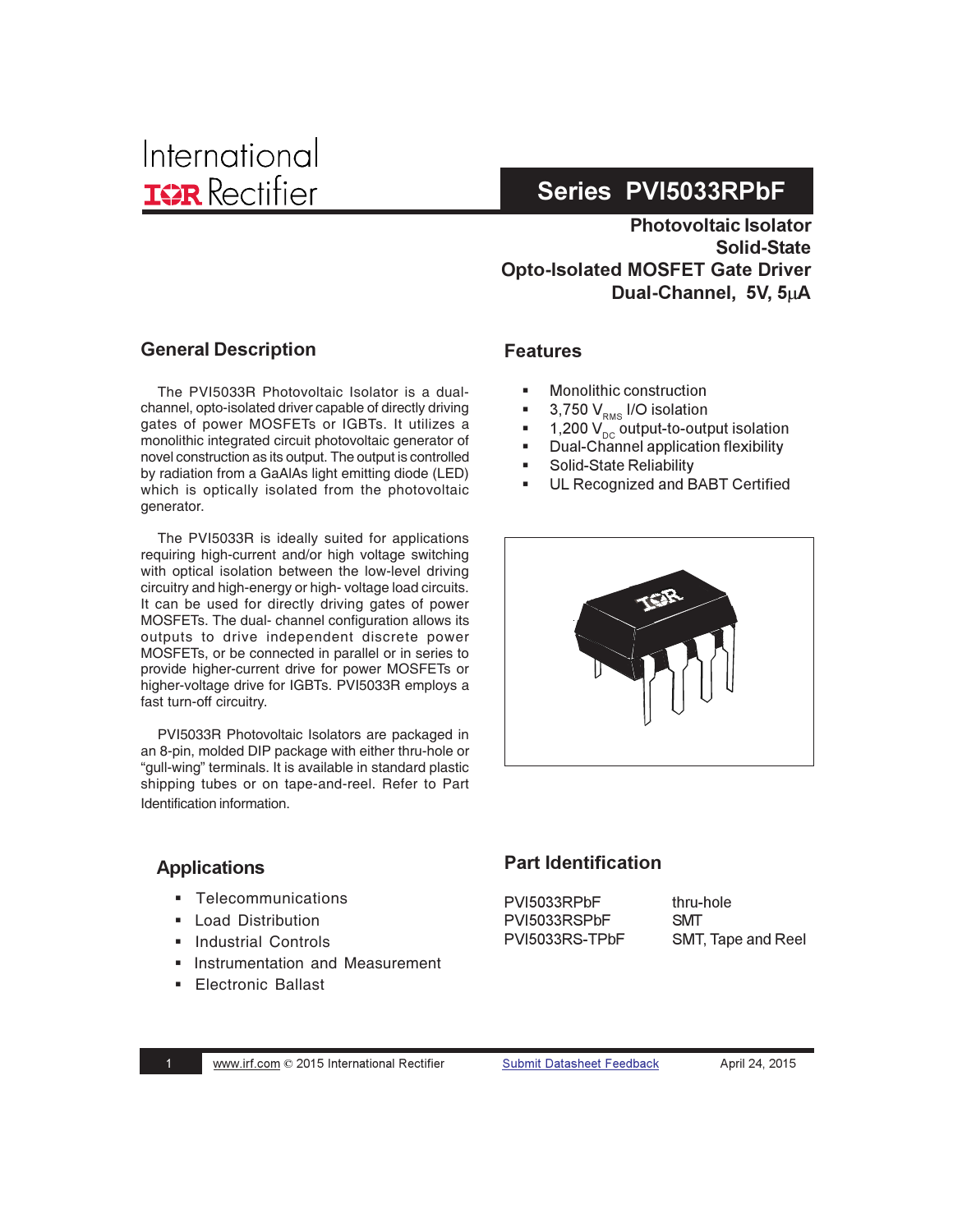

#### **INPUT CHARACTERISTICS** Limits **Units** Min. Input Current (See Fig.1)  $5.0$ mA Input Current Range (See Fig. 1)  $3.0$  to  $25$  $mA$ Max. Continuous Input Current @ TA=+25°C  $40$  $mA$ LED Forward Voltage Drop @ 5mA, TA=+25°C (See Fig. 3)  $1.4$ V Max. Reverse Voltage  $6.0$  $\vee$ Max. Reverse Current @ -6VDC, TA=+25°C  $10$ μA **OUTPUT CHARACTERISTICS Units** Limits Min. Forward Voltage  $8.0$  $V_{DC}$  $10$  $\mu A_{DC}$ Max. Reverse Current **COUPLED CHARACTERISTICS** Limits **Units** Min. Output Voltage @  $I_{LED} = 10mA$ , R<sub>L</sub> = 10M $\Omega$ 5  $\mathcal{U}$ @ T<sub>A</sub>=0°C to +70°C (See Fig. 1 & 2) Max. Output Voltage @  $I_{LED} = 10mA$ ,  $R_L = 10M\Omega$  $\overline{10}$  $\overline{\vee}$ @ T<sub>A</sub>=0°C to +70°C (See Fig. 1 & 2) Max. Voltage Differential Between Outputs  $\overline{1.0}$  $\overline{V}$  $@$  I<sub>LED</sub> = 5mA, R<sub>L</sub> = 10M $\Omega$ Min. Output Short-Circuit Current 1.65 μA @ ILED = 5mA, @ TA=+25°C (See Fig. 1 & 2) Typical Output Short-Circuit Current  $\overline{5}$  $\overline{\mu A}$ @ ILED = 10mA, @ TA=+25°C (See Fig. 1 & 2) Max. Turn-On Time @ ILED = 5mA, CLOAD = 200pF (See Fig. 4)  $2.5$  $ms$ Max. Turn-Off Time @ ILED = 5mA, CLOAD = 200pF (See Fig. 4) 5  $ms$ Off-State Clamping Resistance: minimum 350  $\Omega$ maximum 1500  $\Omega$ **Units GENERAL CHARACTERISTICS Limits** Min. Dielectric Strength, Input-Output 3750 **V**<sub>RMS</sub> Min. Dielectric Strength, Output-to-Output  $1200$  $\overline{V_{DC}}$ Min. Insulation Resistance, Input-to-Output  $10^{12}$  $\Omega$ @TA=+25°C, 50%RH, 100V<sub>DC</sub> Max. Capacitance, Input-Output  $5.0$ pF Max. Pin Soldering Temperature (10 seconds max.)  $+260$ ඁ Ambient Temperature Range: Operating  $-40$  to  $+85$  $\overline{\circ}$  $-40$  to  $+125$ °C Storage

Electrical Specifications (-40°C  $\leq$  T<sub>A</sub> $\leq$  +85°C unless otherwise specified)

International Rectifier does not recommend the use of this product in aerospace, avionics, military or life support applications. Users of this International Rectifier product in such applications assume all risks of such use and indemnify International Rectifier against all damages resulting from such use.



 $\overline{2}$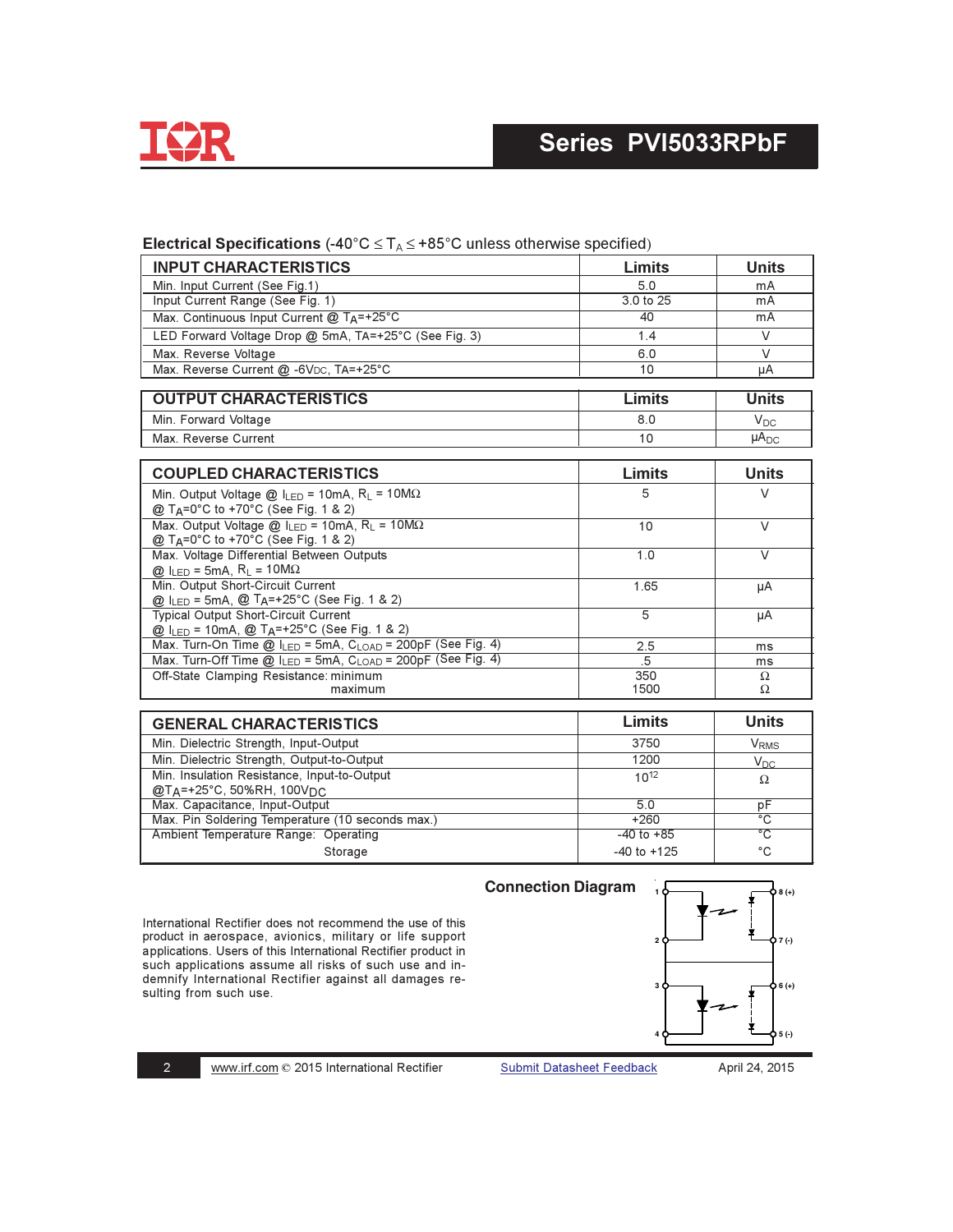



**Figure 1. Typical Output Characteristics Figure 2. Typical Variation of Output**



**Figure 3. Input Characteristics (Current Controlled) Figure 4. Typical Response Time**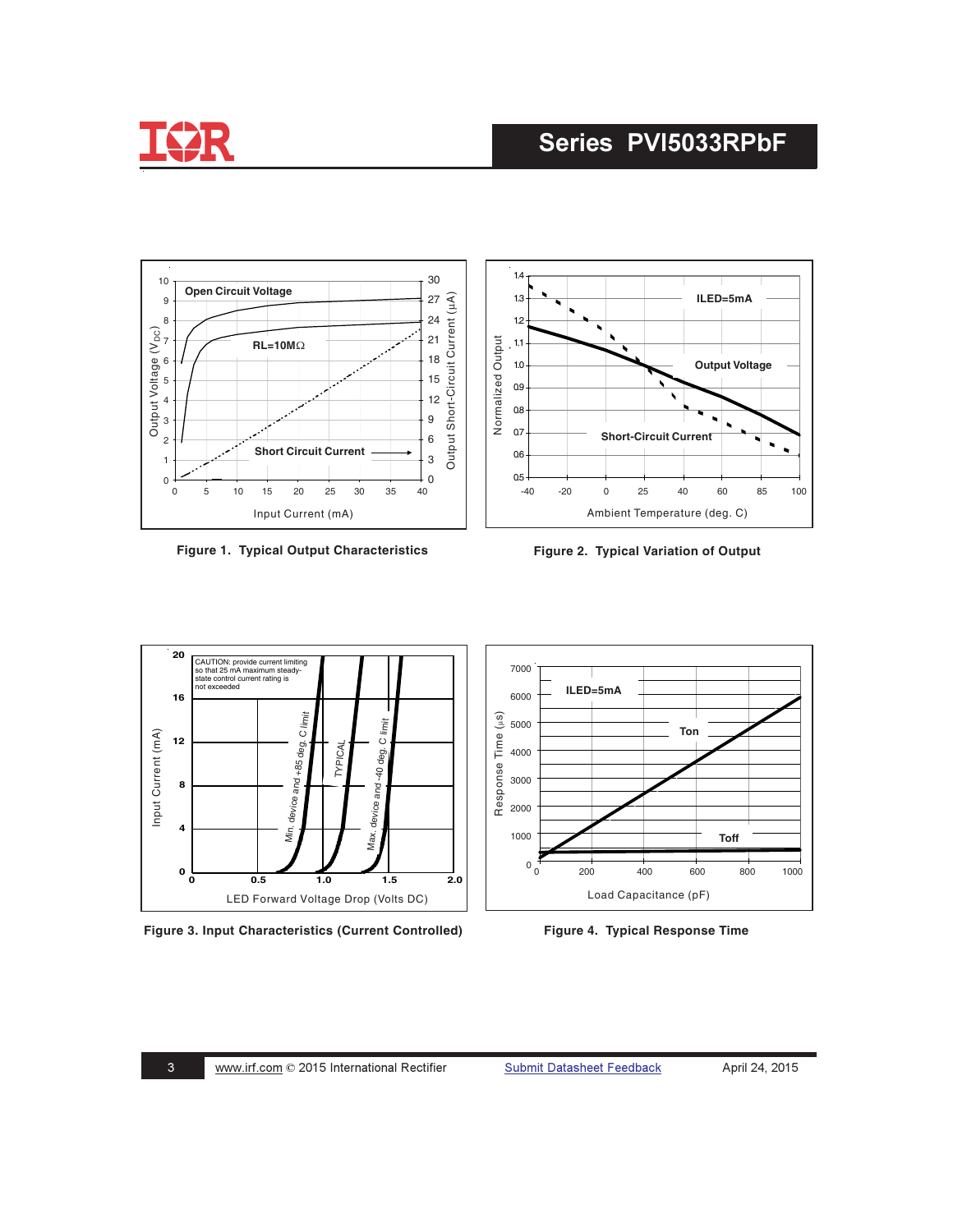

#### **Case Outlines**



#### Note: For the most current drawing please refer to IR website at: http://www.irf.com/package/

**Submit Datasheet Feedback**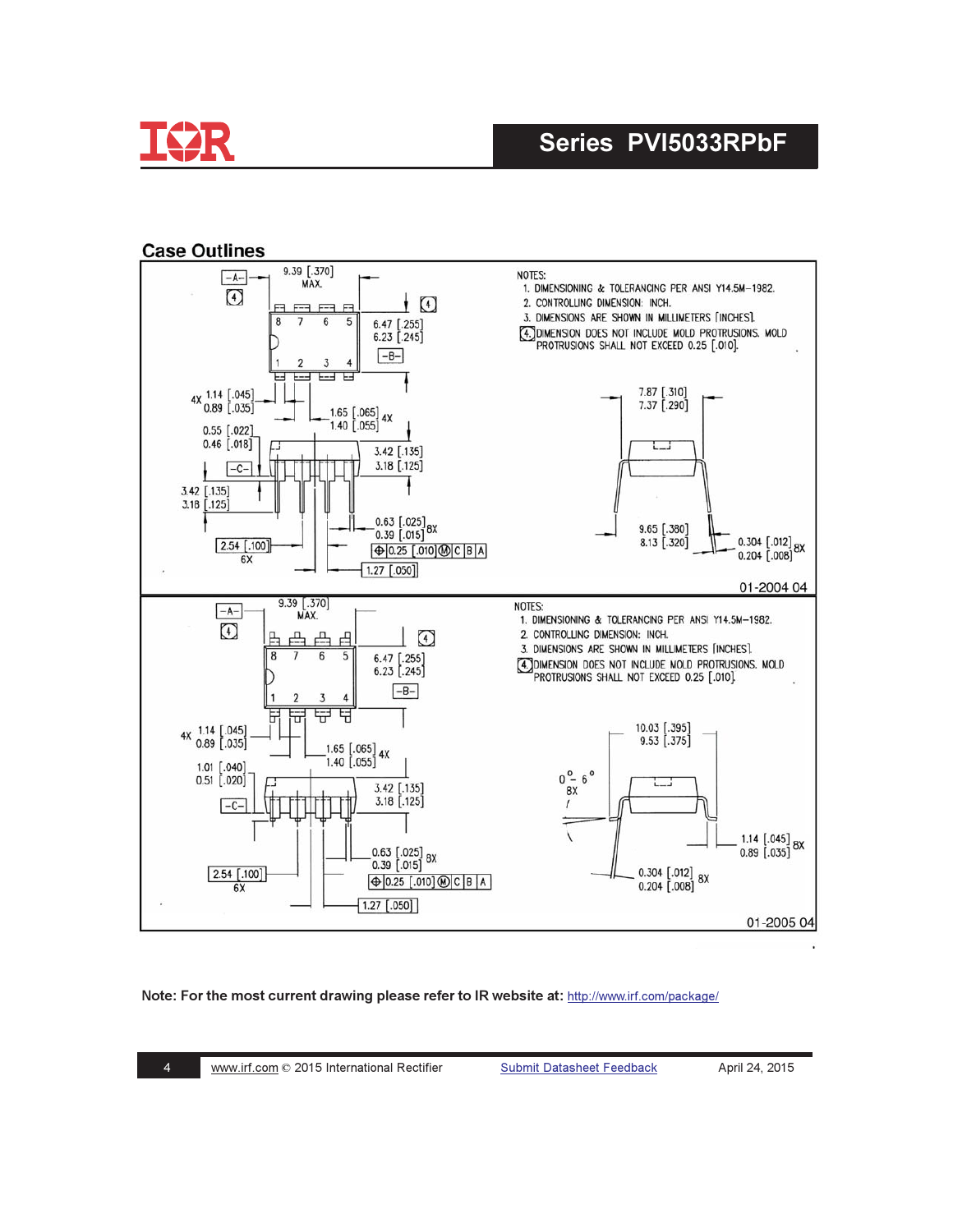

#### Qualification information<sup>†</sup>

| Qualification level        | Indusrid                                     |                                                          |  |
|----------------------------|----------------------------------------------|----------------------------------------------------------|--|
|                            | (per JEDEC JESD471 <sup>tt</sup> guidelines) |                                                          |  |
| Moisture Sensitivity Level | PVI5033RPbF                                  | N/A                                                      |  |
|                            | PVI5033RSPbF                                 | MSL4                                                     |  |
|                            | PVI5033RS-TPbF                               | (per JEDEC J-STD-020E & JEDEC J-STD-033C <sup>tt</sup> ) |  |
| RoHS compliant             | Yes                                          |                                                          |  |

- Qualification standards can be found at International Rectifier's web site  $\ddagger$ http://www.irf.com/product-info/reliability
- †† Applicable version of JEDEC standard at the time of product release.

#### **Revision History**

| Date      | Comment                                            |  |
|-----------|----------------------------------------------------|--|
| 4/24/2015 | • Added Qualification Information table on page 5. |  |
|           | • Updated data sheet based on corporate template.  |  |



IR WORLD HEADQUARTERS: 101 N. Sepulveda Blvd., El Segundo, California 90245, USA To contact International Rectifier, please visit http://www.irf.com/whoto-call/